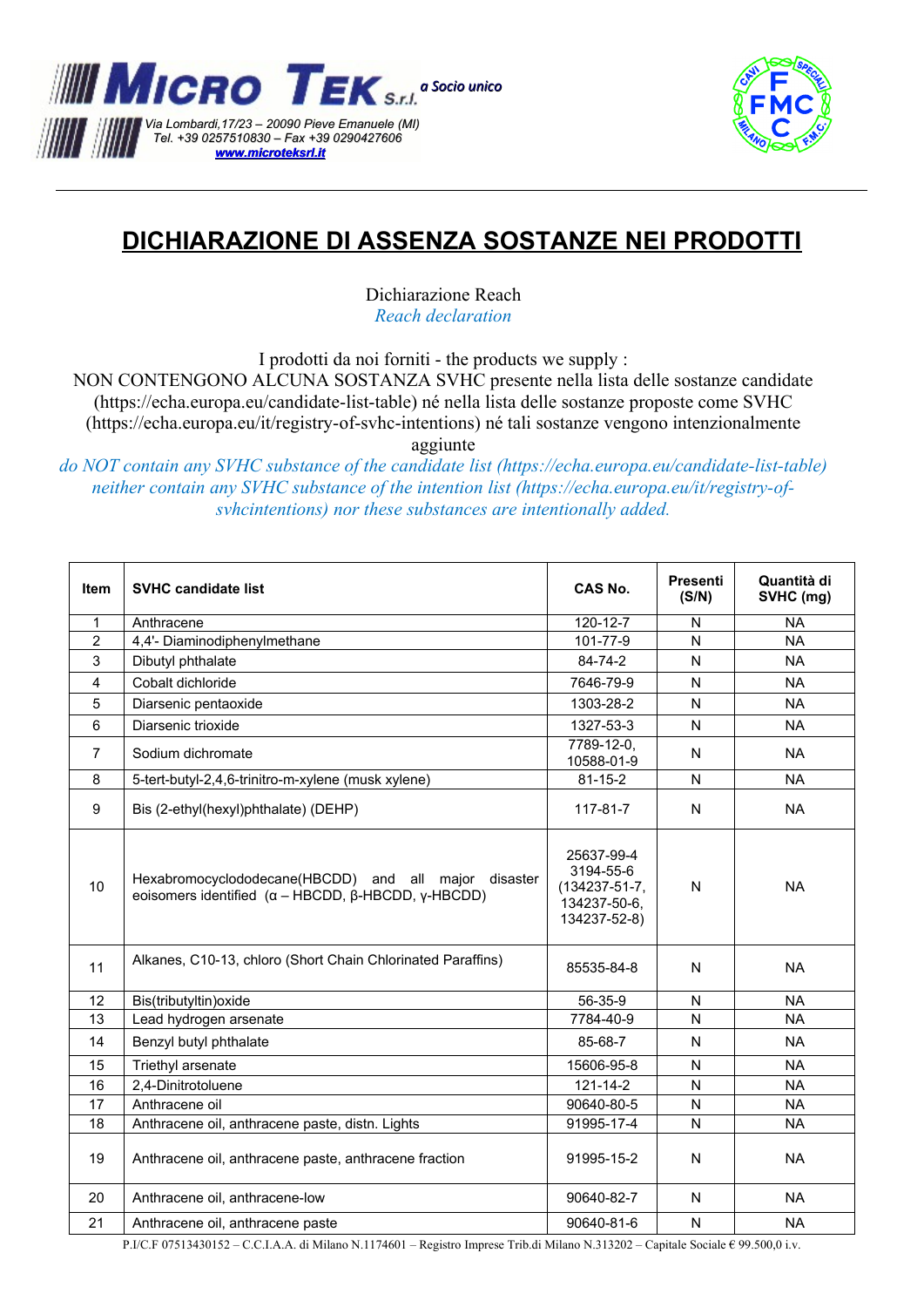



| 22 | Diisobutyl phthalate                                                                                                                      | 84-69-5                              | N            | <b>NA</b> |
|----|-------------------------------------------------------------------------------------------------------------------------------------------|--------------------------------------|--------------|-----------|
| 23 | Lead chromate                                                                                                                             | 7758-97-6                            | N            | <b>NA</b> |
| 24 | Lead chromate molybdate sulphate red (C.I. Pigment Red 104)                                                                               | 12656-85-8                           | N            | <b>NA</b> |
| 25 | Lead sulfochromate yellow (C.I. Pigment Yellow 34)                                                                                        | 1344-37-2                            | N            | <b>NA</b> |
| 26 | Acrylamide                                                                                                                                | 1979-6-1                             | N            | <b>NA</b> |
| 27 | Tris(2-chloroethyl)phosphate                                                                                                              | 115-96-8                             | N            | <b>NA</b> |
| 28 | Coal tar pitch, high temperature                                                                                                          | 65996-93-2                           | N            | <b>NA</b> |
| 29 | Trichloroethylene                                                                                                                         | 79-01-6                              | N            | <b>NA</b> |
| 30 | Boric acid                                                                                                                                | 10043-35-3<br>11113-50-1             | N            | <b>NA</b> |
| 31 | Disodium tetraborate, anhydrous                                                                                                           | 1330-43-4<br>12179-04-3<br>1303-96-4 | N            | <b>NA</b> |
| 32 | Tetraboron disodium heptaoxide, hydrate                                                                                                   | 12267-73-1                           | N            | <b>NA</b> |
| 33 | Sodium chromate                                                                                                                           | 7775-11-3                            | ${\sf N}$    | <b>NA</b> |
| 34 | Potassium chromate                                                                                                                        | 7789-00-6                            | N            | <b>NA</b> |
| 35 | Ammonium dichromate                                                                                                                       | 7789-09-5                            | N            | <b>NA</b> |
| 36 | Potassium dichromate                                                                                                                      | 7778-50-9                            | N            | <b>NA</b> |
| 37 | Cobalt(II) sulphate                                                                                                                       | 10124-43-3                           | N            | <b>NA</b> |
| 38 | Cobalt(II) dinitrate                                                                                                                      | 10141-05-6                           | ${\sf N}$    | <b>NA</b> |
| 39 | Cobalt(II) carbonate                                                                                                                      | 513-79-1                             | N            | <b>NA</b> |
| 40 | Cobalt(II) diacetate                                                                                                                      | 71-48-7                              | $\mathsf{N}$ | <b>NA</b> |
| 41 | 2-Methoxyethanol                                                                                                                          | 109-86-4                             | N            | <b>NA</b> |
| 42 | 2-Ethoxyethanol                                                                                                                           | 110-80-5                             | N            | <b>NA</b> |
| 43 | Chromium trioxide                                                                                                                         | 1333-82-0                            | N            | <b>NA</b> |
| 44 | Acids generated from chromium trioxide and theiroligomers:<br>Chromic acid Dichromic acid Oligomers of chromic acid and<br>dichromic acid | 7738-94-5<br>13530-68-2              | N            | <b>NA</b> |
| 45 | 2-ethoxyethyl acetate                                                                                                                     | 111-15-9                             | N            | <b>NA</b> |
| 46 | Strontium chromate                                                                                                                        | 7789-6-2                             | N            | <b>NA</b> |
| 47 | 1,2-Benzenedicarboxylic acid, di-C7-11-branched and linear alkyl<br>esters (DHNUP)                                                        | 68515-42-4                           | N            | <b>NA</b> |
| 48 | Hydrazine                                                                                                                                 | 7803-57-8,<br>302-01-2               | N            | <b>NA</b> |
| 49 | 1-methyl-2-pyrrolidone<br>(NMP)                                                                                                           | 872-50-4                             | N            | <b>NA</b> |
| 50 | 1,2,3-trichloropropane                                                                                                                    | 96-18-4                              | ${\sf N}$    | <b>NA</b> |
| 51 | 1,2-Benzenedicarboxylic acid, di-C6-8-branched alkyl esters, C7-<br>rich (DIHP)                                                           | 71888-89-6                           | N            | <b>NA</b> |
| 52 | Dichromium tris(chromate)                                                                                                                 | 24613-89-6                           | N            | <b>NA</b> |
| 53 | Potassium hydroxyoctaoxodizincatedi-chromate                                                                                              | 11103-86-9                           | N            | <b>NA</b> |
| 54 | Pentazinc chromate octahydroxide C.I. (鋅黄(C.I.顏料黃 36)                                                                                     | 49663-84-5                           | N            | <b>NA</b> |
| 55 | Aluminosilicate Refractory Ceramic Fibres (RCF)                                                                                           | --                                   | N            | <b>NA</b> |
| 56 | Zirconia Aluminosilicate Refractory Ceramic Fibres (Zr-RCF)                                                                               |                                      | N            | <b>NA</b> |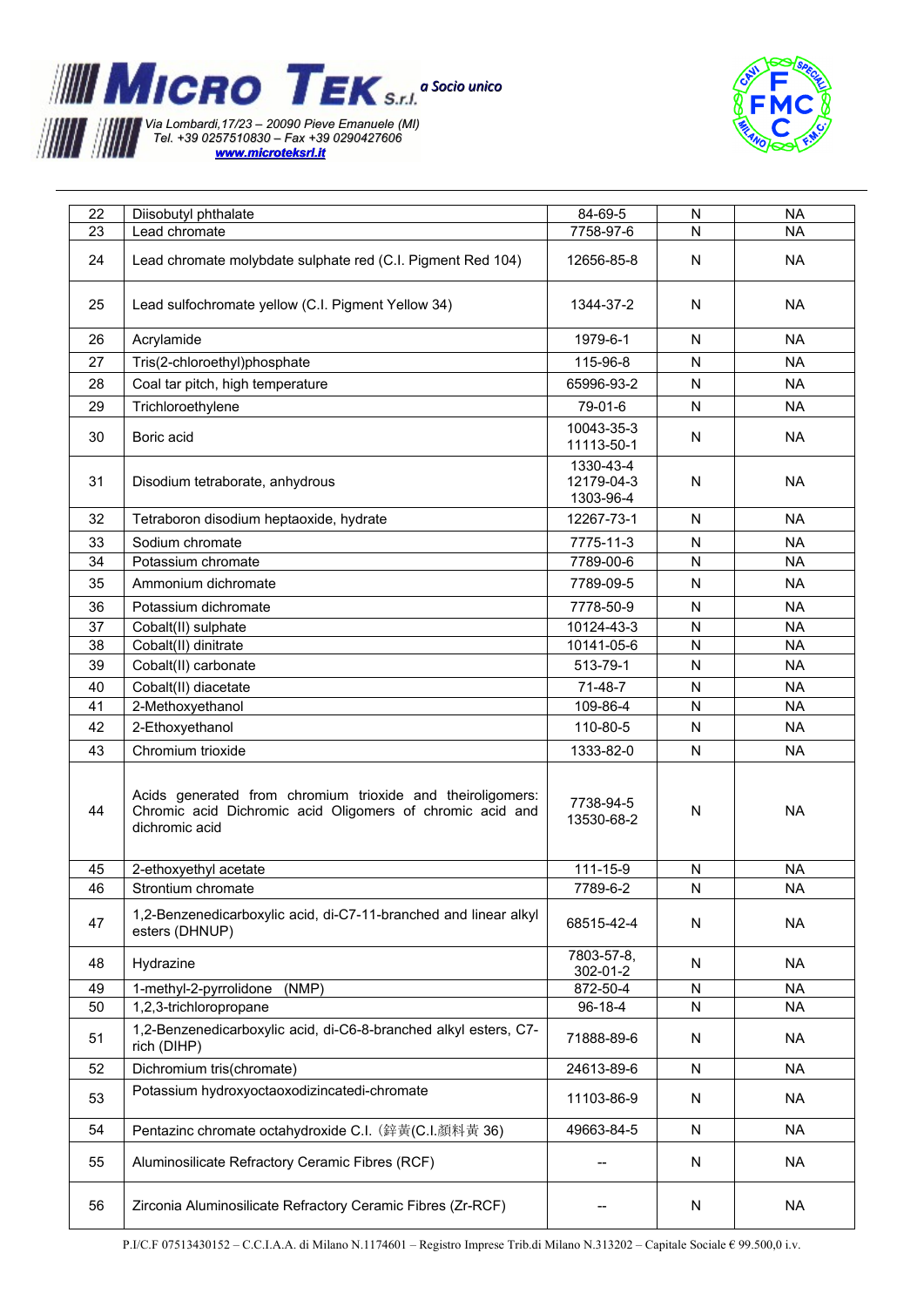

 *[www.microteksrl.it](http://www.microteksrl.it/)*



| 57 | Formaldehyde,<br>oligomeric<br>reaction products with aniline<br>(technical MDA)                                                                | 25214-70-4    | N         | <b>NA</b> |
|----|-------------------------------------------------------------------------------------------------------------------------------------------------|---------------|-----------|-----------|
| 58 | Bis(2-methoxyethyl) phthalate                                                                                                                   | 117-82-8      | N         | <b>NA</b> |
| 59 | 2-Methoxyaniline; o-Anisidine                                                                                                                   | $90 - 04 - 0$ | N         | <b>NA</b> |
| 60 | 4-(1,1,3,3-tetramethylbutyl)phenol, (4-tert-Octylphenol)                                                                                        | 140-66-9      | N         | <b>NA</b> |
| 61 | 1,2-Dichloroethane                                                                                                                              | 107-06-2      | N         | <b>NA</b> |
| 62 | Bis(2-methoxyethyl) ether                                                                                                                       | 111-96-6      | N         | <b>NA</b> |
| 63 | Arsenic acid                                                                                                                                    | 7778-39-4     | N         | <b>NA</b> |
| 64 | Calcium arsenate                                                                                                                                | 7778-44-1     | N         | <b>NA</b> |
| 65 | Trilead diarsenate                                                                                                                              | 3687-31-8     | N         | <b>NA</b> |
|    |                                                                                                                                                 |               |           |           |
| 66 | N,N-dimethylacetamide (DMAC)                                                                                                                    | 127-19-5      | N         | <b>NA</b> |
| 67 | 2,2'-dichloro-4,4'-methylen edianiline (MOCA)                                                                                                   | 101-14-4      | N         | <b>NA</b> |
| 68 | Phenolphthalein                                                                                                                                 | 77-09-8       | N         | <b>NA</b> |
| 69 | Lead azide Lead diazide                                                                                                                         | 13424-46-9    | N         | <b>NA</b> |
| 70 | Lead styphnate                                                                                                                                  | 15245-44-0    | N         | <b>NA</b> |
|    |                                                                                                                                                 |               |           |           |
| 71 | Lead dipicrate                                                                                                                                  | 6477-64-1     | N         | <b>NA</b> |
| 72 | 1,2-bis(2-methoxyethoxy)ethane (TEGDME;triglyme)                                                                                                | 112-49-2      | N         | <b>NA</b> |
| 73 | 1,2-dimethoxyethane; ethylene glycol dimethyl ether (EGDME)                                                                                     | 110-71-4      | N         | <b>NA</b> |
| 74 | Diboron trioxide                                                                                                                                | 1303-86-2     | N         | <b>NA</b> |
| 75 | Formamide                                                                                                                                       | 1975-12-7     | N         | <b>NA</b> |
|    |                                                                                                                                                 |               |           |           |
| 76 | Lead(II) bis(methanesulfonate)                                                                                                                  | 17570-76-2    | N         | <b>NA</b> |
| 77 | TGIC(1,3,5-tris(oxiranylmethyl)-1,3,5-triazine-2,4,6(1H,3H,5H)-<br>trione)                                                                      | 2451-62-9     | N         | <b>NA</b> |
| 78 | β-TGIC (1,3,5-tris[(2S and 2R)-2,3-epoxypropyl]-1,3,5-triazine<br>$-2,4,6-(1H,3H,5H)$ -trione)                                                  | 59653-74-6    | N         | <b>NA</b> |
| 79 | 4,4'-bis(dimethylamino)benzophenone (Michler's ketone)                                                                                          | $90-94-8$     | N         | <b>NA</b> |
| 80 | N,N,N',N'-tetramethyl-4,4'-methylenedianiline (Michler'sbase)                                                                                   | 101-61-1      | N         | <b>NA</b> |
| 81 | [4-[4,4'-bis(dimethylamino)benzhydrylidene]cyclohexa-2,5-dien-1-<br>ylidene]dimethylammonium chloride (C.I. Basic Violet 3)                     | 548-62-9      | N         | <b>NA</b> |
| 82 | [4-[[4-anilino-1-naphthyl][4-<br>(dimethylamino)phenyl]methylene]cyclohexa-2,5-dien-1-<br>ylidene]dimethylammonium chloride (C.I.Basic Blue 26) | 2580-56-5     | ${\sf N}$ | <b>NA</b> |
| 83 | α, α-Bis[4-(dimethylamino)phenyl]-4(phenylamino)naphthalene-1-<br>methanol (C.I.Solvent Blue 4)                                                 | 6786-83-0     | N         | <b>NA</b> |
| 84 | 4,4'-bis(dimethylamino)-4"-(methylamino)trityl alcohol                                                                                          | 561-41-1      | N         | <b>NA</b> |
| 85 | Bis(pentabromophenyl) ether (DecaBDE)                                                                                                           | 1163-19-5     | N         | <b>NA</b> |
| 86 | Pentacosafluorotridecanoic acid                                                                                                                 | 72629-94-8    | ${\sf N}$ | <b>NA</b> |
| 87 | Tricosafluorododecanoic acid                                                                                                                    | 307-55-1      | ${\sf N}$ | NA        |
| 88 | Henicosafluoroundecanoic acid                                                                                                                   | 2058-94-8     | N         | NA        |
| 89 | Heptacosafluorotetradecanoic acid                                                                                                               | 376-06-7      | N         | NA        |
|    |                                                                                                                                                 |               |           |           |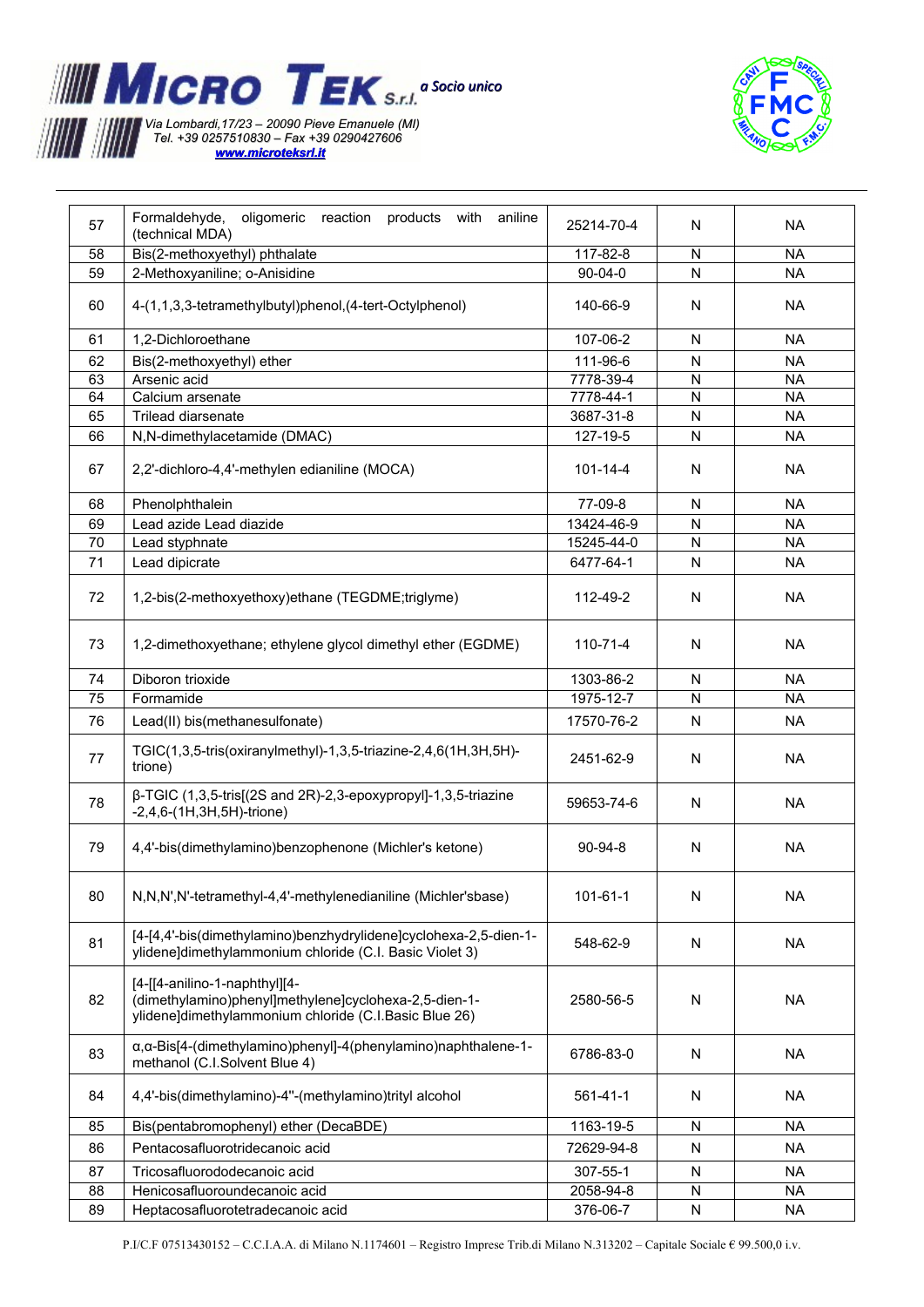

 *[www.microteksrl.it](http://www.microteksrl.it/)*



| 90  | 4-(1,1,3,3-tetramethylbutyl)phenol, ethoxylated - covering well-<br>defined substances and UVCB substances, polymers<br>and<br>homologues                                                                                                                                                       |                                                         | N            | <b>NA</b> |
|-----|-------------------------------------------------------------------------------------------------------------------------------------------------------------------------------------------------------------------------------------------------------------------------------------------------|---------------------------------------------------------|--------------|-----------|
| 91  | 4-Nonylphenol, branched and linear - substances with a linear<br>and/or branched alkyl chain with a carbon number of 9 covalently<br>bound in position 4 to phenol, covering also UVCB- and well-<br>defined substances which include any of the individual isomers or<br>a combination thereof |                                                         | N            | <b>NA</b> |
| 92  | Diazene-1,2-dicarboxamide (C,C'-azodi(formamide))                                                                                                                                                                                                                                               | 123-77-3                                                | N            | NA.       |
| 93  | Cyclohexane-1,2-dicarboxylicanhydride<br>(Hexahydrophthalicanhydride-HHPA)                                                                                                                                                                                                                      | $85-42-7,$<br>13149-00-3,<br>14166-21-3                 | N            | <b>NA</b> |
| 94  | Hexahydromethylphathalicanhydride, Hexahydro-4-<br>methylphathalicanhydride, Hexahydro-1-<br>methylphathalicanhydride, Hexahydro-3-methylphathalic                                                                                                                                              | 25550-51-0,<br>19438-60-9,<br>48122-14-1,<br>57110-29-9 | N            | <b>NA</b> |
| 95  | Methoxy acetic acid                                                                                                                                                                                                                                                                             | 625-45-6                                                | N            | <b>NA</b> |
| 96  | 1,2-Benzenedicarboxylic acid, dipentylester, branched and linear                                                                                                                                                                                                                                | 84777-06-0                                              | N            | NA        |
| 97  | Diisopentylphthalate                                                                                                                                                                                                                                                                            | 605-50-5                                                | N            | <b>NA</b> |
| 98  | N-pentyl-isopentylphtalate                                                                                                                                                                                                                                                                      | 776297-69-9                                             | N            | <b>NA</b> |
| 99  | 1,2-Diethoxyethane                                                                                                                                                                                                                                                                              | 629-14-1                                                | N            | <b>NA</b> |
| 100 | N,N-dimethylformamide; dimethyl formamide                                                                                                                                                                                                                                                       | 68-12-2                                                 | $\mathsf{N}$ | <b>NA</b> |
| 101 | Dibutyltin dichloride (DBTC)                                                                                                                                                                                                                                                                    | 683-18-1                                                | N            | <b>NA</b> |
| 102 | Acetic acid, lead salt, basic                                                                                                                                                                                                                                                                   | 51404-69-4                                              | N            | <b>NA</b> |
| 103 | Trilead bis(carbonate)dihydroxide (basic lead carbonate)                                                                                                                                                                                                                                        | 1319-46-6                                               | N            | <b>NA</b> |
| 104 | Lead oxide sulfate                                                                                                                                                                                                                                                                              | 12036-76-9                                              | N            | <b>NA</b> |
| 105 | [Phthalato(2-)]dioxotrilead                                                                                                                                                                                                                                                                     | 69011-06-9                                              | ${\sf N}$    | <b>NA</b> |
| 106 | Dioxobis(stearato)trilead                                                                                                                                                                                                                                                                       | 12578-12-0                                              | ${\sf N}$    | <b>NA</b> |
| 107 | Fatty acids, C16-18, lead salts                                                                                                                                                                                                                                                                 | 91031-62-8                                              | N            | <b>NA</b> |
| 108 | Lead cyanamidate                                                                                                                                                                                                                                                                                | 20837-86-9                                              | N            | <b>NA</b> |
| 109 | Lead dinitrate                                                                                                                                                                                                                                                                                  | 10099-74-8                                              | ${\sf N}$    | <b>NA</b> |
| 110 | Lead oxide (lead monoxide)                                                                                                                                                                                                                                                                      | 1317-36-8                                               | ${\sf N}$    | <b>NA</b> |
| 111 | Lead tetroxide (orange lead)                                                                                                                                                                                                                                                                    | 1314-41-6                                               | ${\sf N}$    | <b>NA</b> |
| 112 | Pentalead tetraoxide sulphate                                                                                                                                                                                                                                                                   | 12065-90-6                                              | N            | <b>NA</b> |
| 113 | Silicic acid, lead salt                                                                                                                                                                                                                                                                         | 11120-22-2                                              | N            | <b>NA</b> |
| 114 | Sulfurous acid, lead salt, dibasic                                                                                                                                                                                                                                                              | 62229-08-7                                              | N            | <b>NA</b> |
| 115 | Tetraethyllead                                                                                                                                                                                                                                                                                  | 78-00-2                                                 | N            | <b>NA</b> |
| 116 | Tetralead trioxide sulphate                                                                                                                                                                                                                                                                     | 12202-17-4                                              | N            | <b>NA</b> |
| 117 | Lead bis(tetrafluoroborate)                                                                                                                                                                                                                                                                     | 13814-96-5                                              | ${\sf N}$    | <b>NA</b> |
| 118 | Lead titanium trioxide                                                                                                                                                                                                                                                                          | 12060-00-3                                              | N            | NA        |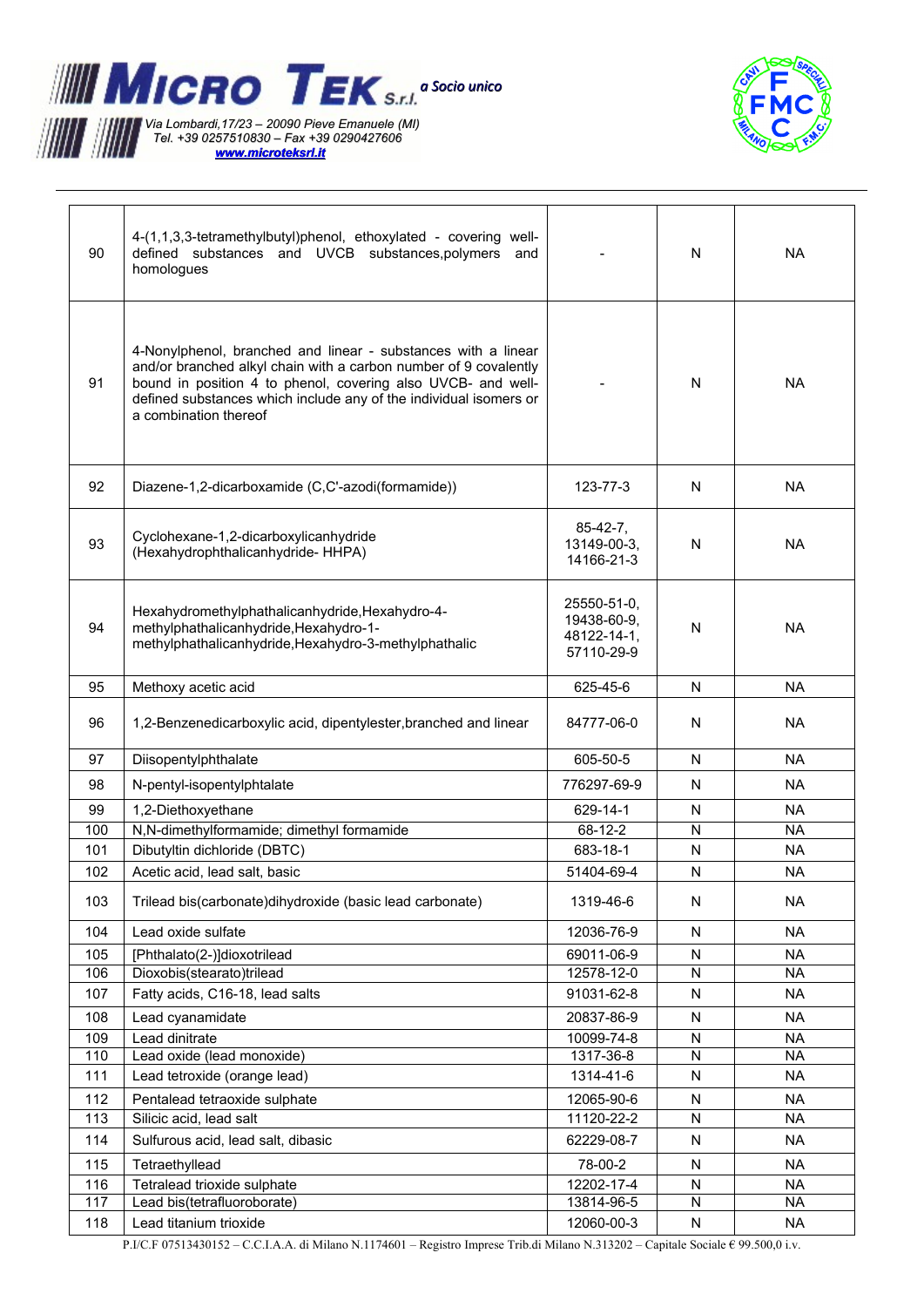



| 119 | Lead Titanium Zirconium Oxide                                                                                                                                                                                                                                                                                                                     | 12626-81-2    | N              | <b>NA</b> |
|-----|---------------------------------------------------------------------------------------------------------------------------------------------------------------------------------------------------------------------------------------------------------------------------------------------------------------------------------------------------|---------------|----------------|-----------|
| 120 | Pyrochlore, antimony lead yellow                                                                                                                                                                                                                                                                                                                  | 8012-00-8     | N              | <b>NA</b> |
| 121 | Trilead dioxide phosphonate                                                                                                                                                                                                                                                                                                                       | 12141-20-7    | ${\sf N}$      | <b>NA</b> |
| 122 | Silicic acid, barium salt, lead-doped                                                                                                                                                                                                                                                                                                             | 68784-75-8    | N              | <b>NA</b> |
| 123 | Furan                                                                                                                                                                                                                                                                                                                                             | 110-00-9      | ${\sf N}$      | <b>NA</b> |
| 124 | Propylene oxide; 1,2-epoxypropane; methyloxirane                                                                                                                                                                                                                                                                                                  | 75-56-9       | N              | <b>NA</b> |
| 125 | Diethyl sulphate                                                                                                                                                                                                                                                                                                                                  | 64-67-5       | ${\sf N}$      | <b>NA</b> |
| 126 | Dimethyl sulphate                                                                                                                                                                                                                                                                                                                                 | $77 - 78 - 1$ | N              | <b>NA</b> |
|     |                                                                                                                                                                                                                                                                                                                                                   |               |                |           |
| 127 | 3-ethyl-2-methyl-2-(3-methylbutyl)-1,3-oxazolidine                                                                                                                                                                                                                                                                                                | 143860-04-2   | N              | NA        |
| 128 | Dinoseb                                                                                                                                                                                                                                                                                                                                           | 88-85-7       | N              | <b>NA</b> |
| 129 | 4,4'-methylenedi-o-toluidine                                                                                                                                                                                                                                                                                                                      | 838-88-0      | ${\sf N}$      | <b>NA</b> |
| 130 | 4,4'-oxydianiline and its salts                                                                                                                                                                                                                                                                                                                   | 101-80-4      | N              | <b>NA</b> |
|     |                                                                                                                                                                                                                                                                                                                                                   |               |                |           |
| 131 | 4-Aminoazobenzene; 4-Phenylazoaniline                                                                                                                                                                                                                                                                                                             | 60-09-3       | N              | <b>NA</b> |
| 132 | 4-methyl-m-phenylenediamine (2,4-toluene-diamine)                                                                                                                                                                                                                                                                                                 | 95-80-7       | N              | <b>NA</b> |
| 133 | 6-methoxy-m-toluidine (p-cresidine)                                                                                                                                                                                                                                                                                                               | 120-71-8      | N              | <b>NA</b> |
| 134 | Biphenyl-4-ylamine                                                                                                                                                                                                                                                                                                                                | $92 - 67 - 1$ | N              | <b>NA</b> |
| 135 | o-aminoazotoluene                                                                                                                                                                                                                                                                                                                                 | 97-56-3       | N              | <b>NA</b> |
| 136 | o-Toluidine; 2-Aminotoluene                                                                                                                                                                                                                                                                                                                       | 95-53-4       | N              | <b>NA</b> |
| 137 | N-methylacetamide                                                                                                                                                                                                                                                                                                                                 | 79-16-3       | N              | <b>NA</b> |
| 138 | 1-bromopropane; n-propyl bromide                                                                                                                                                                                                                                                                                                                  | 106-94-5      | N              | <b>NA</b> |
| 139 | Cadmium                                                                                                                                                                                                                                                                                                                                           | 7440-43-9     | $\overline{N}$ | <b>NA</b> |
| 140 | Ammonium pentadecafluorooctanoate(APFO)                                                                                                                                                                                                                                                                                                           | 3825-26-1     | N              | <b>NA</b> |
| 141 | 4-Nonylphenol, branched and linear, ethoxylated [substances<br>with a linear and/or branched alkyl chain with a carbon number of<br>9 covalently bound in position 4 to phenol, ethoxylated covering<br>UVCB- and well-defined substances, polymers and homologues,<br>which include any of the individual isomers and/or combinations<br>thereof |               | N              | <b>NA</b> |
| 142 | Pentadecafluorooctanoic acid (PFOA)                                                                                                                                                                                                                                                                                                               | 335-67-1      | N              | <b>NA</b> |
| 143 | Dipentyl phthalate(DPP)                                                                                                                                                                                                                                                                                                                           | 131-18-0      | N              | <b>NA</b> |
| 144 | Cadmium oxide                                                                                                                                                                                                                                                                                                                                     | 1306-19-0     | ${\sf N}$      | <b>NA</b> |
| 145 | Cadmium Sulphide                                                                                                                                                                                                                                                                                                                                  | 1306-23-6     | ${\sf N}$      | <b>NA</b> |
| 146 | Trixylyl phosphate                                                                                                                                                                                                                                                                                                                                | 25155-23-1    | ${\sf N}$      | <b>NA</b> |
| 147 | Dipentyl phthalate                                                                                                                                                                                                                                                                                                                                | 84-75-3       | N              | <b>NA</b> |
| 148 | Disodium4-amino-3-[[4'-[(2,4-diaminophenyl)azo][1,1'-biphenyl]<br>-4-yl]azo]-5-hydroxy-6-(phenylazo)naphthalene-2,7-disulphonate<br>(C.I. Direct Black 38)                                                                                                                                                                                        | 1937-37-7     | N              | <b>NA</b> |
| 149 | Disodium3,3'-[[1,1'-biphenyl]-4,4'-diylbis(azo)]bis(4-<br>aminonaphthalene-1-sulphonate) (C.I. Direct Red 28)                                                                                                                                                                                                                                     | 573-58-0      | N              | <b>NA</b> |
| 150 | Imidazolidine-2-thione                                                                                                                                                                                                                                                                                                                            | 96-45-7       | N              | <b>NA</b> |
| 151 | Lead di(acetate)                                                                                                                                                                                                                                                                                                                                  | 301-04-2      | N              | <b>NA</b> |
| 152 | 1,2-Benzenedicarboxylic acid, dihexyl ester, branched and linear                                                                                                                                                                                                                                                                                  | 68515-50-4    | N              | <b>NA</b> |
| 153 | Sodium perborate; perboric acid, sodium salt                                                                                                                                                                                                                                                                                                      |               | N              | <b>NA</b> |
| 154 | Sodium peroxometaborate                                                                                                                                                                                                                                                                                                                           | 7632-04-4     | N              | <b>NA</b> |
| 155 | Cadmium chloride                                                                                                                                                                                                                                                                                                                                  | 10108-64-2    |                |           |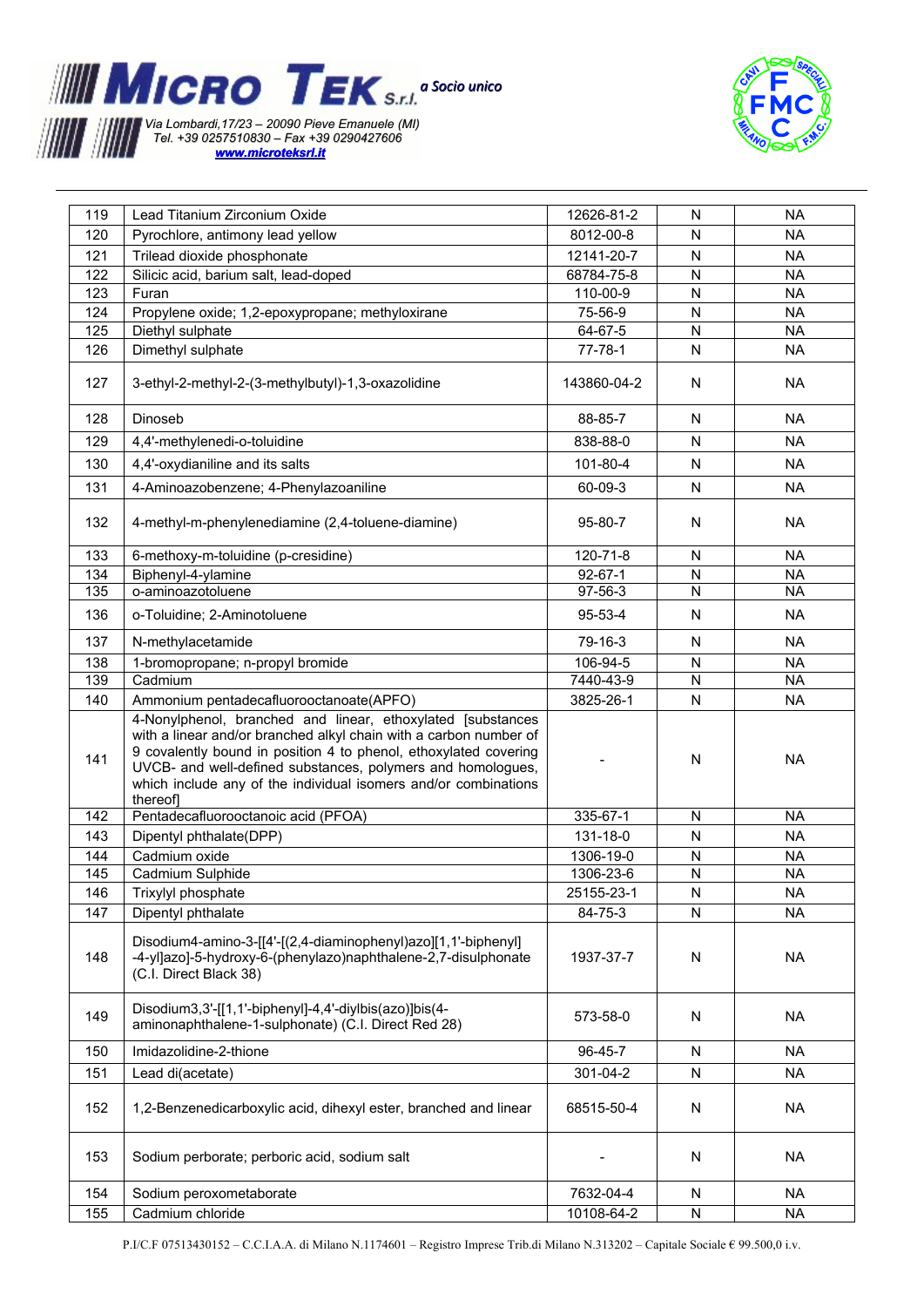



| 156 | 2-Benzotriazol-2-yl-4,6-di-tert-butylphenol (UV-320)                                                                                                                                                                                                                                                          | 3846-71-7                          | N            | <b>NA</b> |
|-----|---------------------------------------------------------------------------------------------------------------------------------------------------------------------------------------------------------------------------------------------------------------------------------------------------------------|------------------------------------|--------------|-----------|
| 157 | 2-(2H-Benzotriazol-2-yl)-4,6-ditertpentylphenol (UV-328)                                                                                                                                                                                                                                                      | 25973-55-1                         | N            | <b>NA</b> |
| 158 | 2-ethylhexyl10-ethyl-4,4-dioctyl-7-oxo-8-oxa-3,5-dithia-4-<br>stannatetradecanoate (DOTE)                                                                                                                                                                                                                     | 3846-71-7                          | N            | <b>NA</b> |
| 159 | Reaction mass of DOTE and MOTE)                                                                                                                                                                                                                                                                               |                                    | N            | <b>NA</b> |
| 160 | Cadmium fluoride                                                                                                                                                                                                                                                                                              | 7790-79-6                          | N            | <b>NA</b> |
| 161 | Cadmium sulphate                                                                                                                                                                                                                                                                                              | 10124-36-4,                        | N            | <b>NA</b> |
|     |                                                                                                                                                                                                                                                                                                               | 31119-53-6                         |              |           |
| 162 | 1,2-benzenedicarboxylicacid, di-C6-10-alkylesters; 1,2<br>Benzenedicarboxylic acid, mixed decyl and hexyl and octyl<br>diesters with ≥0.3% of dihexy phthalate                                                                                                                                                | 68515-51-5<br>68648-93-1           | N            | <b>NA</b> |
| 163 | 5-sec-buty-2-(2,4-dimethylcyclohex-3-en-1-yl)-5-methyl-1,3-<br>dioxane[1],5-sec-butyl-2-(4,6-dimenthylcyclohex-3-en-1-yl-)-5-<br>methyl-1, 3-dioxane [2] [covering any of the individual<br>stereoisomers of [1] and [2] of any combination thereof]                                                          |                                    | N            | <b>NA</b> |
| 164 | Perfluorononan-1-oic-acid and its sodium and ammonium salt                                                                                                                                                                                                                                                    | 375-95-1                           | N            | <b>NA</b> |
| 165 | 1,3-propanesultone                                                                                                                                                                                                                                                                                            | 1120-71-4                          | $\mathsf{N}$ | <b>NA</b> |
| 166 | 2,4-di-tert-butyl-6-(5-chlorobenzotriazol-2-yl)phenol(UV-327)                                                                                                                                                                                                                                                 | 3864-99-1                          | N            | <b>NA</b> |
| 167 | 2-(2H-benzotriazol-2-yl)-4-(tert-butyl)-6-(sec-butyl)phenol<br>$(UV-350)$                                                                                                                                                                                                                                     | 36437-37-3                         | N            | <b>NA</b> |
| 168 | Nitrobenzene                                                                                                                                                                                                                                                                                                  | 13048-33-4                         | N            | <b>NA</b> |
| 169 | Benzo[def]chrysene                                                                                                                                                                                                                                                                                            | $50 - 32 - 8$                      | N            | <b>NA</b> |
| 170 | Bisphenol A (BPA)                                                                                                                                                                                                                                                                                             | 80-05-7                            | N            | <b>NA</b> |
| 171 | Nonadecafluorodecanoic acid (PFDA) and its sodium and<br>ammonium salts                                                                                                                                                                                                                                       | 335-76-2<br>3830-45-3<br>3108-42-7 | $\mathsf{N}$ | <b>NA</b> |
| 172 | P-(1,1-dimethylpropyl)phenol=4-tert-pentylphenol (PTAP)                                                                                                                                                                                                                                                       | 80-46-6                            | N            | <b>NA</b> |
| 173 | 4-Heptylphenol, branched and linear [Substances with a linear<br>and/or branched alkyl chain with a carbon number of 7 covalently<br>bound predominantly in position 4 to phenol, covering also<br>UVCB- and well-defined substances which include any of the<br>individual isomers or a combination thereof] |                                    | N            | <b>NA</b> |
| 174 | Perfluorohexan-1-Sulfonic acid and its salts (PFHxS)                                                                                                                                                                                                                                                          | 355-46-4                           | N            | <b>NA</b> |
| 175 | 1,6,7,8,9,14,15,16,17,17,18,18-<br>Dodecachlorpentacyclo[12.2.2.16,9.02,13,05,10]octadeca-7,15-<br>diene ("Dechlorance Plus")                                                                                                                                                                                 | 13560-89-9                         | N            | <b>NA</b> |
| 176 | Benz[a]anthracene                                                                                                                                                                                                                                                                                             | 56-55-3                            | N            | <b>NA</b> |
| 177 | Cadmium nitrate                                                                                                                                                                                                                                                                                               | 10022-68-1<br>10325-94-7           | N            | <b>NA</b> |
|     |                                                                                                                                                                                                                                                                                                               |                                    |              |           |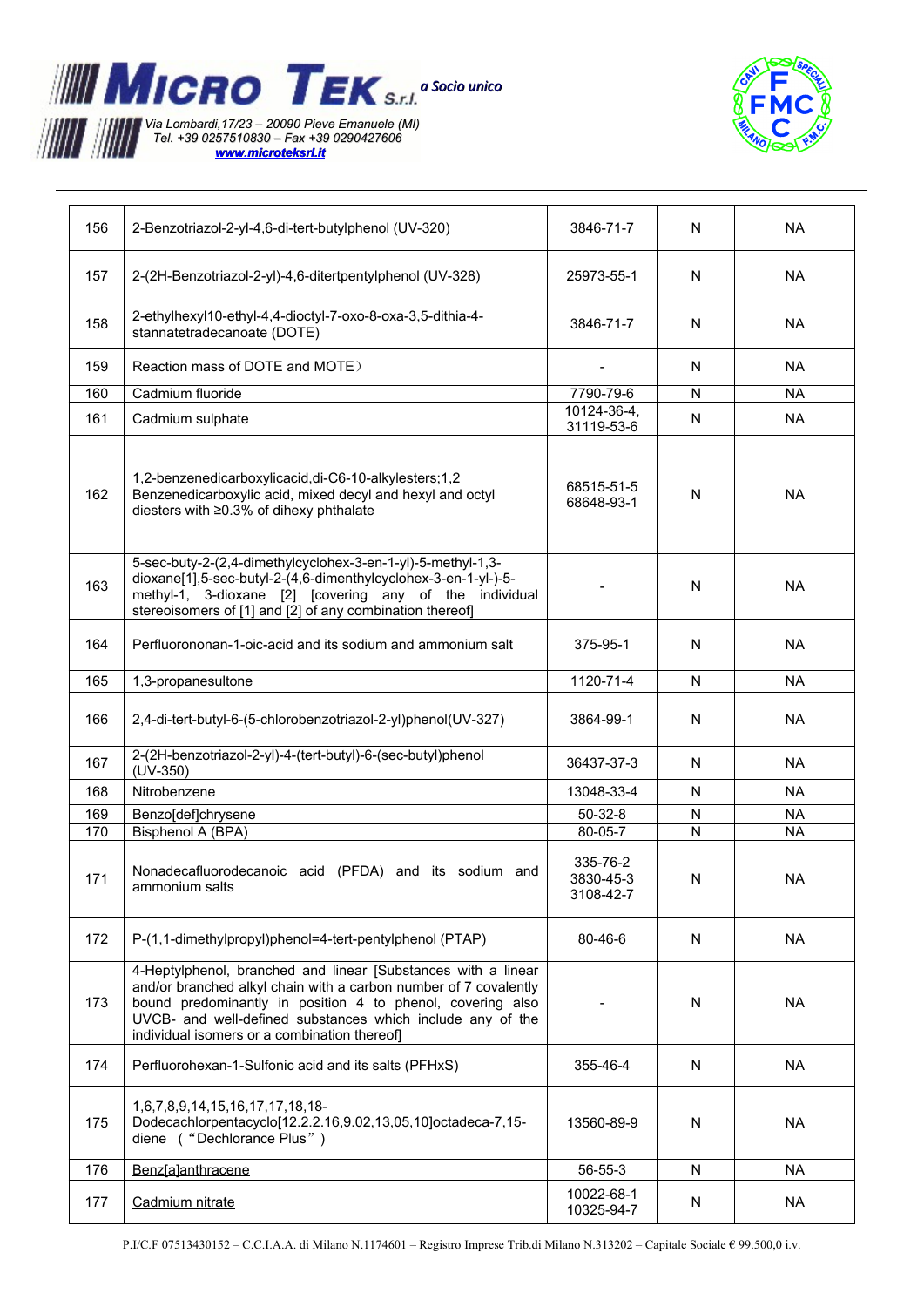



| 178 | Cadmium carbonate                                                                                                                   | 513-78-0                 | N              | <b>NA</b> |
|-----|-------------------------------------------------------------------------------------------------------------------------------------|--------------------------|----------------|-----------|
| 179 | Cadmium hydroxide                                                                                                                   | 21041-95-2               | N              | <b>NA</b> |
| 180 | Chrysene                                                                                                                            | 218-01-9<br>1719-03-5    | N              | <b>NA</b> |
| 181 | Reactionproductsof1,3,4-thiadiazolidine-2,5-<br>dithione, formaldehyde and 4-heptylphenol, branched and linear<br>$(RP-HP)$         |                          | N              | <b>NA</b> |
| 182 | Terphenyl, hydrogenated                                                                                                             | 61788-32-7               | N              | <b>NA</b> |
| 183 | Octamethylcyclotetrasiloxane                                                                                                        | 556-67-2                 | $\mathsf{N}$   | <b>NA</b> |
| 184 | Lead                                                                                                                                | 7439-92-1                | N              | <b>NA</b> |
| 185 | Ethylenediamine                                                                                                                     | 107-15-3                 | N              | <b>NA</b> |
| 186 | Dodecamethylcyclohexasiloxane                                                                                                       | 540-97-6                 | N              | <b>NA</b> |
| 187 | Disodium octaborate                                                                                                                 | 12008-41-2               | N              | <b>NA</b> |
| 188 | Dicyclohexyl phthalate                                                                                                              | $84 - 61 - 7$            | N              | <b>NA</b> |
| 189 | Decamethylcyclopentasiloxane                                                                                                        | 541-02-6                 | ${\sf N}$      | <b>NA</b> |
| 190 | Benzo[ghi]perylene                                                                                                                  | 191-24-2                 | N              | <b>NA</b> |
| 191 | Benzene-1,2,4-tricarboxylic acid 1,2 anhydride                                                                                      | 552-30-7                 | $\overline{N}$ | <b>NA</b> |
| 192 | Pyrene                                                                                                                              | $129-00-0;$<br>1718-52-1 | N              | <b>NA</b> |
| 193 | Phenanthrene                                                                                                                        | 85-01-8                  | N              | <b>NA</b> |
| 194 | Fluoranthene                                                                                                                        | 206-44-0                 | N              | <b>NA</b> |
| 195 | Benzo[k]fluoranthene                                                                                                                | 207-08-9                 | N              | <b>NA</b> |
|     |                                                                                                                                     |                          |                |           |
| 196 | 2,2-bis(4'-hydroxyphenyl)-4-methylpentane                                                                                           | 6807-17-6                | N              | <b>NA</b> |
| 197 | 1,7,7-trimethyl-3-(phenylmethylene)bicyclo[2.2.1]heptan-2-one, 3-<br>benzylidene camphor; 3-BC                                      | 15087-24-8               | N              | <b>NA</b> |
| 198 | 2,3,3,3-tetrafluoro-2-(heptafluoropropoxy)propionic acid, its salts<br>and its acyl halides                                         |                          | N              | <b>NA</b> |
| 199 | 2-methoxyethyl acetate                                                                                                              | 203-772-9                | N              | <b>NA</b> |
| 200 | 4-tert-butylphenol                                                                                                                  | 202-679-0                | N              | <b>NA</b> |
| 201 | Tris(4-nonylphenyl, branched and linear) phosphite (TNPP) with<br>$\geqslant$ 0.1% w/w of 4-nonylphenol, branched and linear (4-NP) |                          | N              | <b>NA</b> |
| 202 | 2-benzyl-2-dimethylamino-4'-morpholinobutyrophenone                                                                                 | 119313-12-1              | N              | <b>NA</b> |
| 203 | 2-methyl-1-(4-methylthiophenyl)-2-morpholinopropan-1-one                                                                            | 71868-10-5               | N              | <b>NA</b> |
| 204 | Diisohexyl phthalate                                                                                                                | 71850-09-4               | N              | <b>NA</b> |
| 205 | Perfluorobutane sulfonic acid (PFBS) and its salts                                                                                  |                          | N              | NA        |
| 206 | 1-vinylimidazole                                                                                                                    | 1072-635                 | N              | <b>NA</b> |